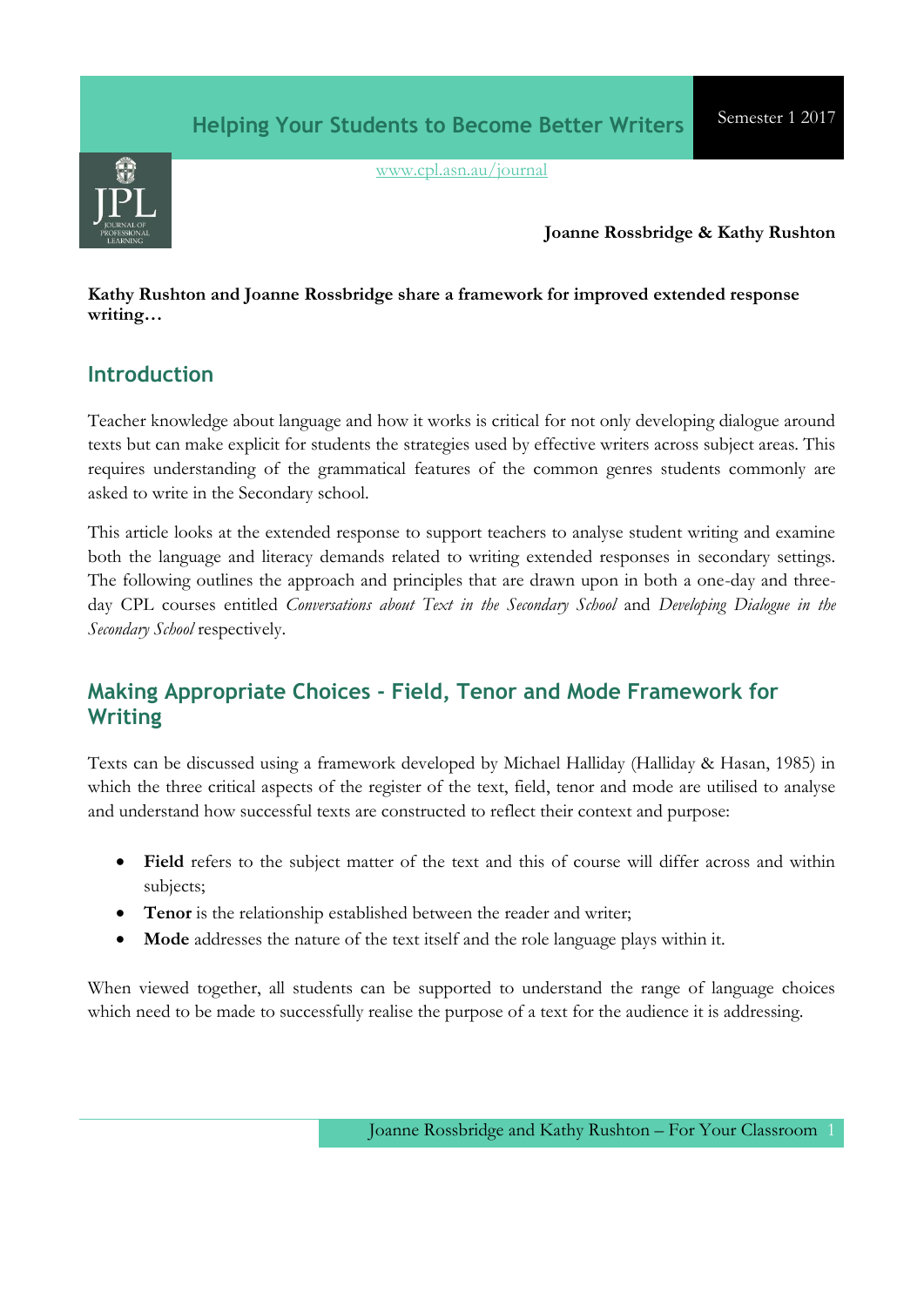

For further explanation see Halliday & Hasan, 1985 and Rossbridge & Rushton, 2015.

This helps students to realise that careful reading and note-taking may address Field but to meet the challenges of engaging an audience and establishing a clear purpose for their text a range of other language choices need to be made.

The following framework provides teachers with a time-saving and focussed way to provide the support that developing writers may need at all levels of text from word, clause, group and sentence to paragraph and text levels (Derewianka, 2011).

## **Choices in Context: A Case Study from the Ancients**

The context for writing in secondary schools is provided by the subject areas. Students may be involved in field building through the focus on teaching content around a topic such as an example of *The Ancient World* in History. In addition to acquiring the field knowledge we also need to be explicit about who the audience may be that they are writing for as well as the relationship between the writer and reader.

The following examples show how the field of the writing may be similar but the tenor and mode differs. This can be seen by the more personal connection with the audience in Text 1 while Text 2 seems to convey more authority on the topic. In addition the mode of the texts may differ in that the writing may be more spoken or written-like as evident in Text 2, which sounds more written-like or academic in the way the ideas have been packaged and organised.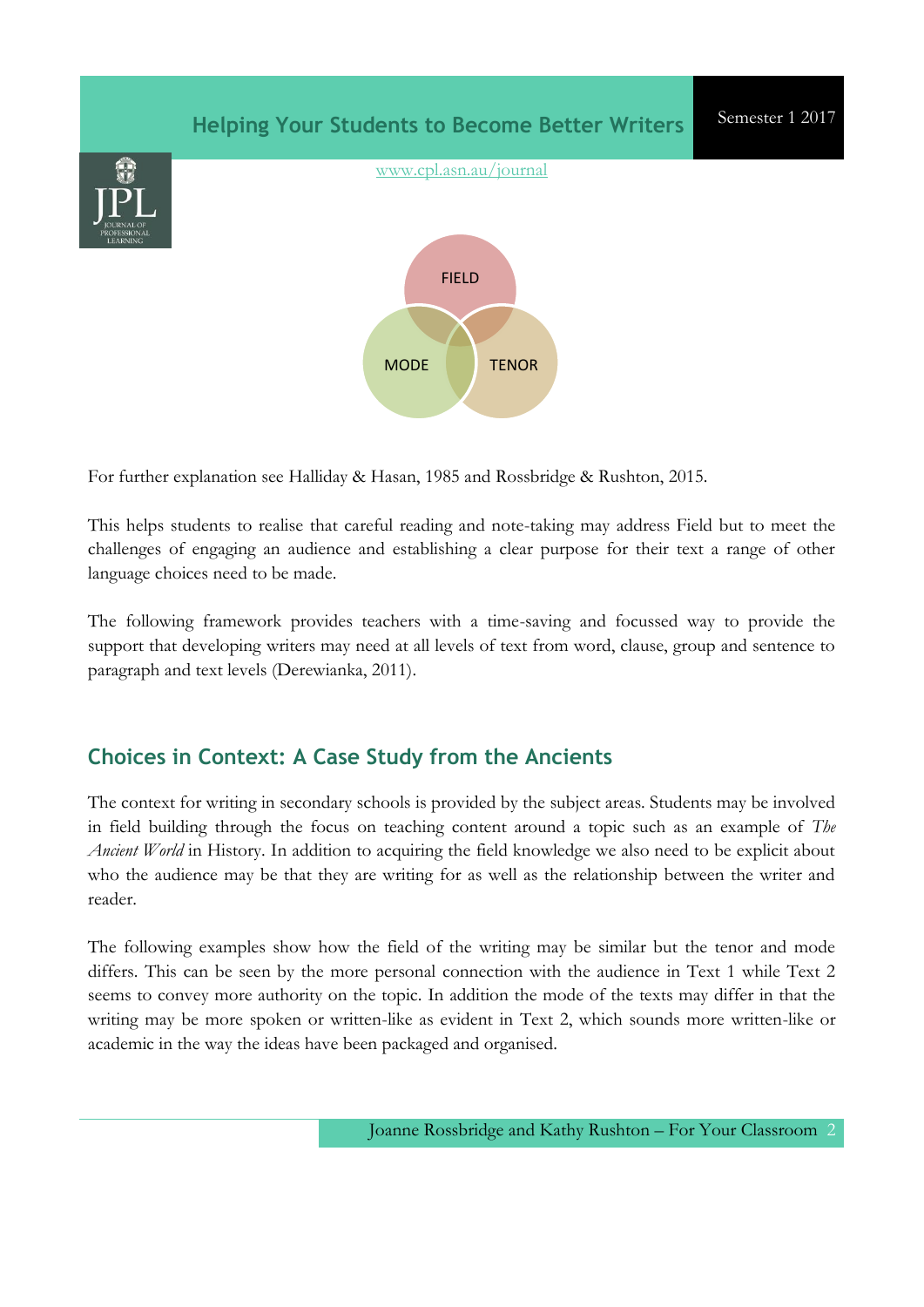

[www.cpl.asn.au/journal](http://www.cpl.asn.au/journal)

#### **Text 1**

Have you ever wondered what life was like for women in Ancient Sparta? They had lots of power and could think for themselves more than some of the other women in other places in Greece.

### **Text 2**

Spartan women had a reputation for strength and independence. They enjoyed greater freedom and power than women in other city-states in Ancient Greece.

This framework for considering and talking about language choices in context can provide the basis of a strong scaffold (Hammond, 2001; Vygotsky 1986) for adolescent writers.

## **Writing Pedagogy**

*The genre based pedagogy known as the Teaching Learning Cycle was originally developed by Sydney School genre theorists... (it) has proved a powerful resource for scaffolding literacy development, with numerous published units of work documenting and/or guiding its implementation..*.

(Humphrey & Macnaught, 2011, p. 99)

The *Teaching Learning Cycle* includes building the field, text deconstruction, joint construction and independent construction. Our focus is on supporting teachers to undertake the more challenging text deconstruction and joint construction.



Joanne Rossbridge and Kathy Rushton – For Your Classroom 3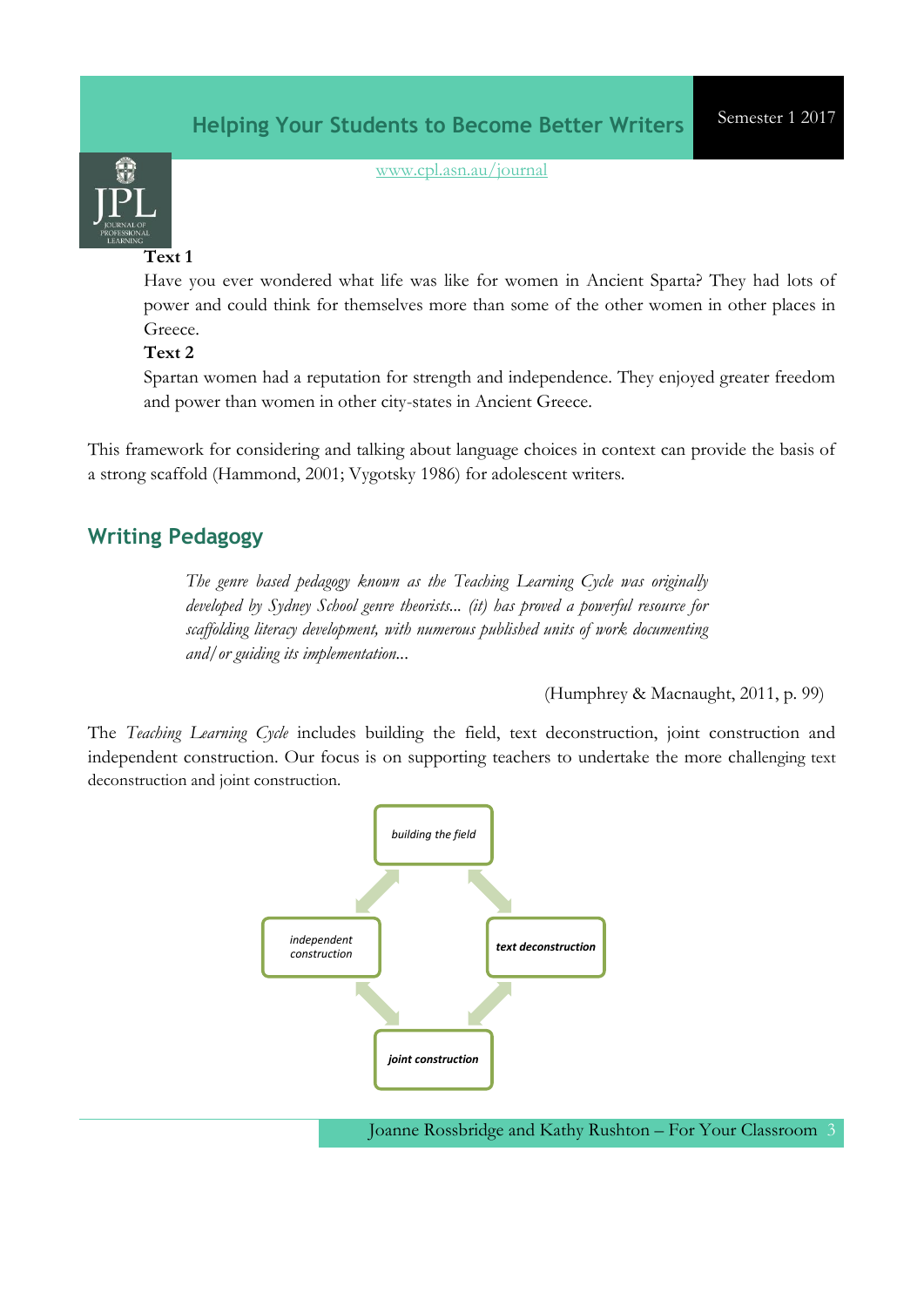

[www.cpl.asn.au/journal](http://www.cpl.asn.au/journal)

We consider that the critical dialogue about text occurs during text deconstruction and joint construction (Rossbridge & Rushton, 2014). In many classrooms texts are modelled but the rich language about language, *metalanguage*, can only be developed when the teacher and students talk together about the language features of the texts they are reading or writing (Lemke, 1989).

For this reason one of the courses involve the conversations about text that teachers can develop to support writing development (Rossbridge & Rushton 2010 & 2011). By using the field, tenor, mode framework for writing, not just the field (content) but also the tenor (relationship) and mode (nature) can easily be the focus of these conversations.

### *What a conversation might lead to*

The following transcript provides an example of the conversations which might occur between a teacher and students. In this example from a whole class joint construction the notion of perspective in History texts is explored by considering the development of the noun group to name participants in events.

*Student*: Dan would say he's like a visitor because he wouldn't say he is trespassing or doing anything wrong. He'd say he's visiting and helping out his country. *Student*: You probably know that their settling there as a new country. *Teacher*: So are you saying he's a settler? *Student*: Yeah. Like saying he would know he's not really going to be going anywhere. *Teacher*: So, is he a visitor or a settler? *Students*: Settler. *Teacher*: What have we built? *Dan, who was a young British settler.* What have we just built? *Student*: Noun group. *Teacher*: Yes, we've built a whole noun group with an adjectival clause. (See Rossbridge & Rushton, 2014 & 2015)

# **Key principles for developing a critical dialogue about text**

 The key principles for developing the critical dialogue about text are, in our view, language, the learner and the support or scaffold provided for the student. The teacher needs to be very clear about the language needed to write target texts as well as having a clear view of the purpose of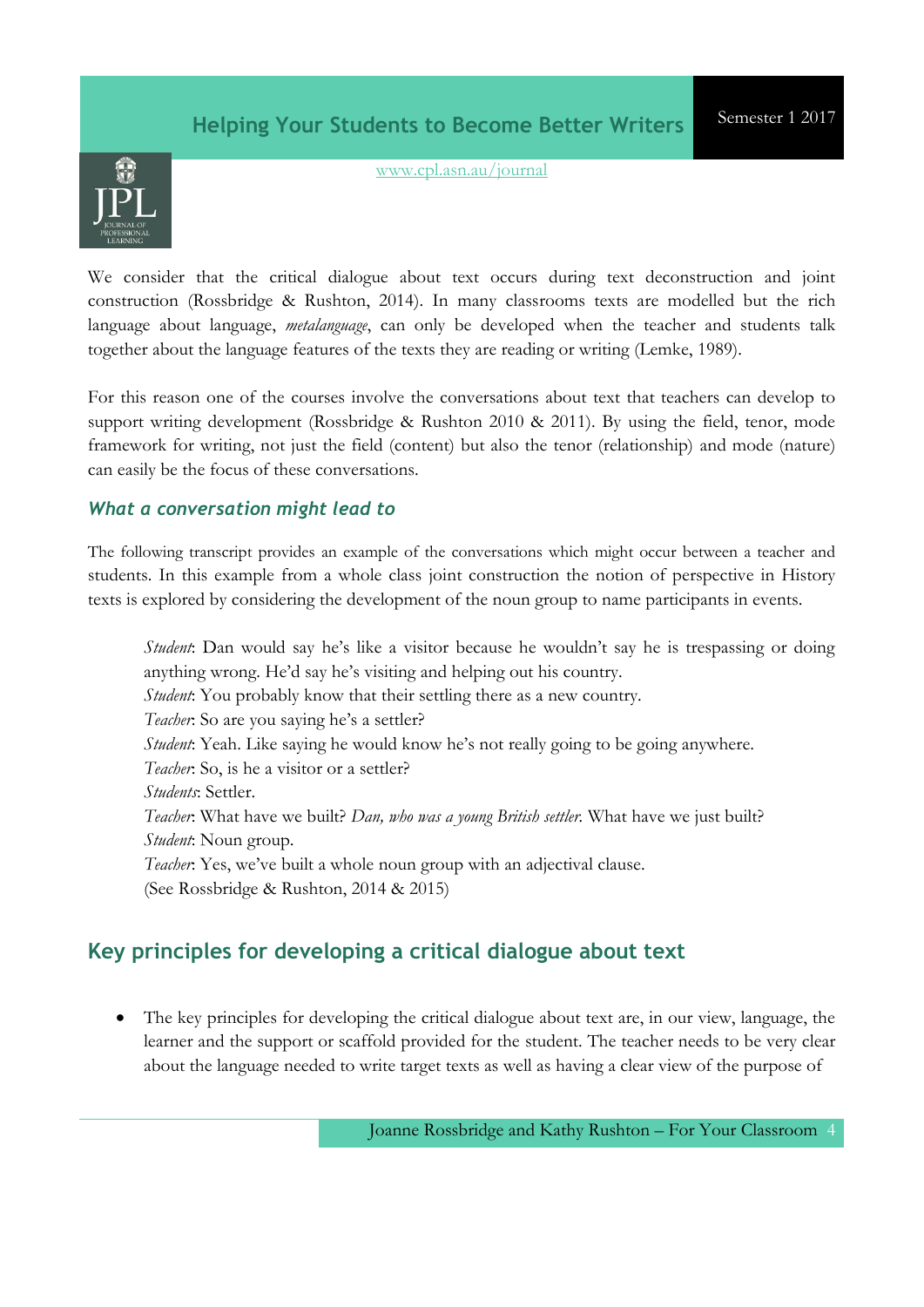

[www.cpl.asn.au/journal](http://www.cpl.asn.au/journal)

talk in the classroom. The dialogue can be supported by questioning, Think Alouds (when the teacher verbalises their thinking as they read for meaning to model the thinking skills required for comprehension) and other strategies which provide opportunities for talk and substantive communication.

- The learner needs to be both engaged and supported to undertake risks (Hammond, 2001) if they are to master the challenges of writing an extended response in an academic context. The support needed is not just modelling but the ability to hand over the tasks to the students (Gibbons, 2002 & 2006) at the right point, the Zone of Proximal Development (ZPD) (Hammond, 2001; Vygotsky, 1986). This may require both micro and macro scaffolding when programming and teaching.
- One of the most important understandings about language development is that it can be viewed on a continuum from spoken-like to written-like language, the mode continuum. At one end of the continuum is oral language which differs from written language mainly in its density. Written language is lexically dense in the sense that more meaning is carried in fewer words (Halliday, 1985). The challenge teachers face is to support students to develop the lexically dense texts which are valued in our education system.

## **Nominalisation and theme are two very useful tools for writing cohesive texts in the secondary school**

Using the framework of field, tenor and mode two very useful tools for writing can be drawn upon. These are the features of nominalisation and theme which can be identified in texts. Students can be taught how to use them to make their texts more effective. Nominalisation is a resource that allows writers to change verbs, conjunctions and adjectives into nouns.

## **Making Language More Powerful**

**We** should *reduce mining* near the coastline.

The reduction of mining near the coastline will result in greater preservation of coastal ecosystems.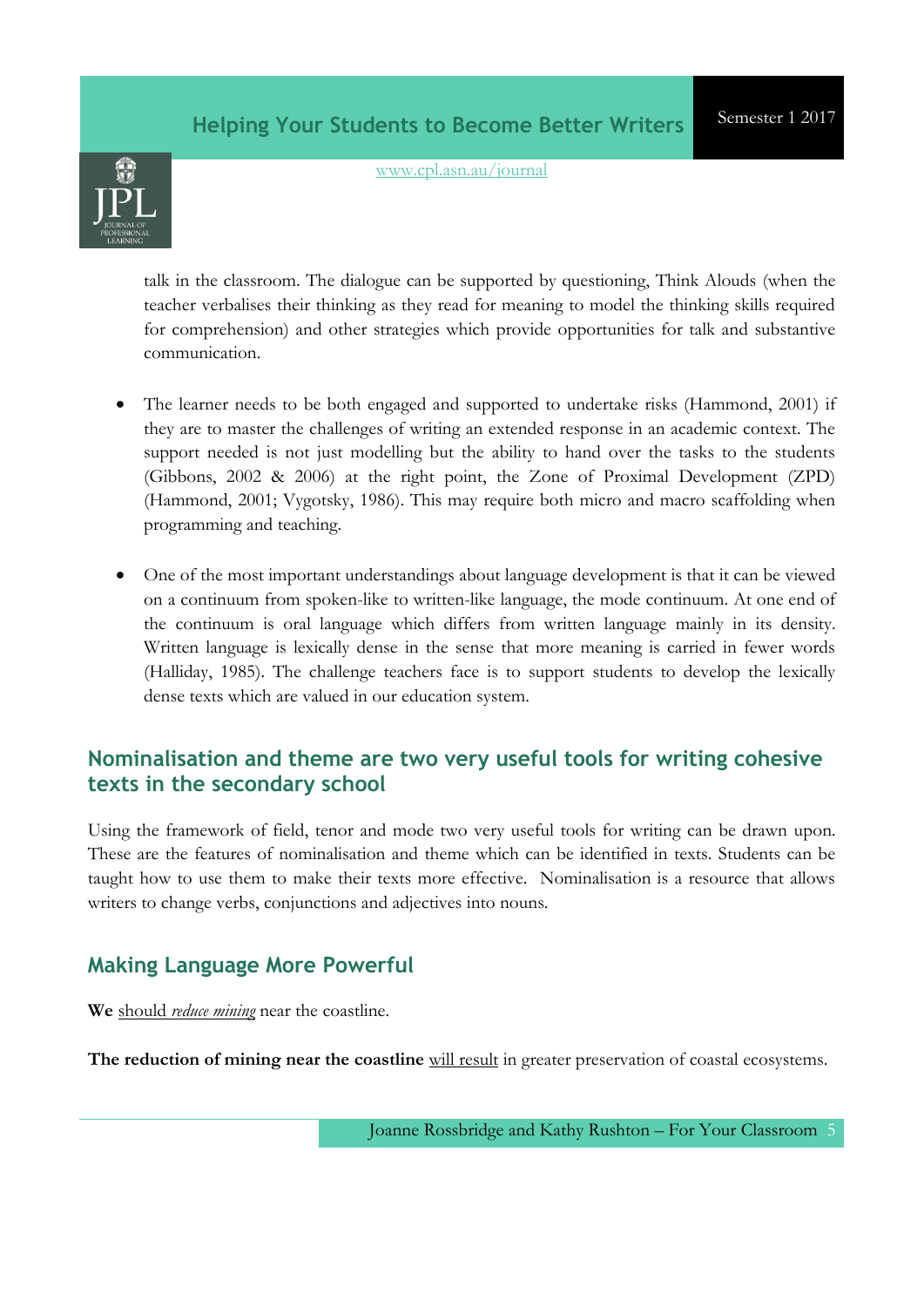

[www.cpl.asn.au/journal](http://www.cpl.asn.au/journal)

In the example the verb group in the first clause has been turned into a noun group (nominalised) and placed at the front of the second clause in **Theme** position. By doing this the main focus of the writing can be put up front, the writing sounds more written-like and by repackaging the first clause into a noun group the writer is able to add additional information.

Such conversation and dialogue around text enables students to take on knowledge about language in the context of texts and apply to their own writing.

The use of these features relates to the genre of the target text (Macken & Slade, 1993; Martin & White, 2005; Martin & Rose, 2008). While unfamiliarity may initially challenge students when teachers become adept at deconstructing both modelled and student texts even very young students are able to grasp the concepts and begin to utilise them in their writing.

Our CPL courses demonstrate a range of strategies for developing extended responses which include the effective use of these features and support students to master them.

### **References:**

*Derewianka, B. (2011) A new grammar companion for primary teachers. Newtown: PETAA*

*Gibbons, P. (2006) Bridging discourses in the ESL classroom: Students, teachers and researchers (pp.59-70). London: Continuum*

*Gibbons, P. (2002) Scaffolding language, scaffolding learning: Teaching second language learners in the mainstream classroom (pp.77-101). Portsmouth: Heinemann:*

*Halliday, M.A.K.(1985) Spoken and written language (pp. 61-67). Victoria: Deakin University Press*

*Halliday, M.A.K. & Hasan, R. (1976) Cohesion in English (pp.238-245). London: Longman*

*Halliday, M.A.K. & Hasan, R. (1985) Language, context, and text: Aspects of language in a social-semiotic perspective (pp.238-245). Victoria: Deakin University Press*

*Hammond, J. (Ed.), (2001) What is scaffolding? Scaffolding teaching and learning in language and literacy education (pp.1-14). Newtown:PETAA*

*Humphrey S., Droga, L. & Feez, S. (2012) Grammar and Meaning: New Edition. Newtown: PETAA*

Joanne Rossbridge and Kathy Rushton – For Your Classroom 6